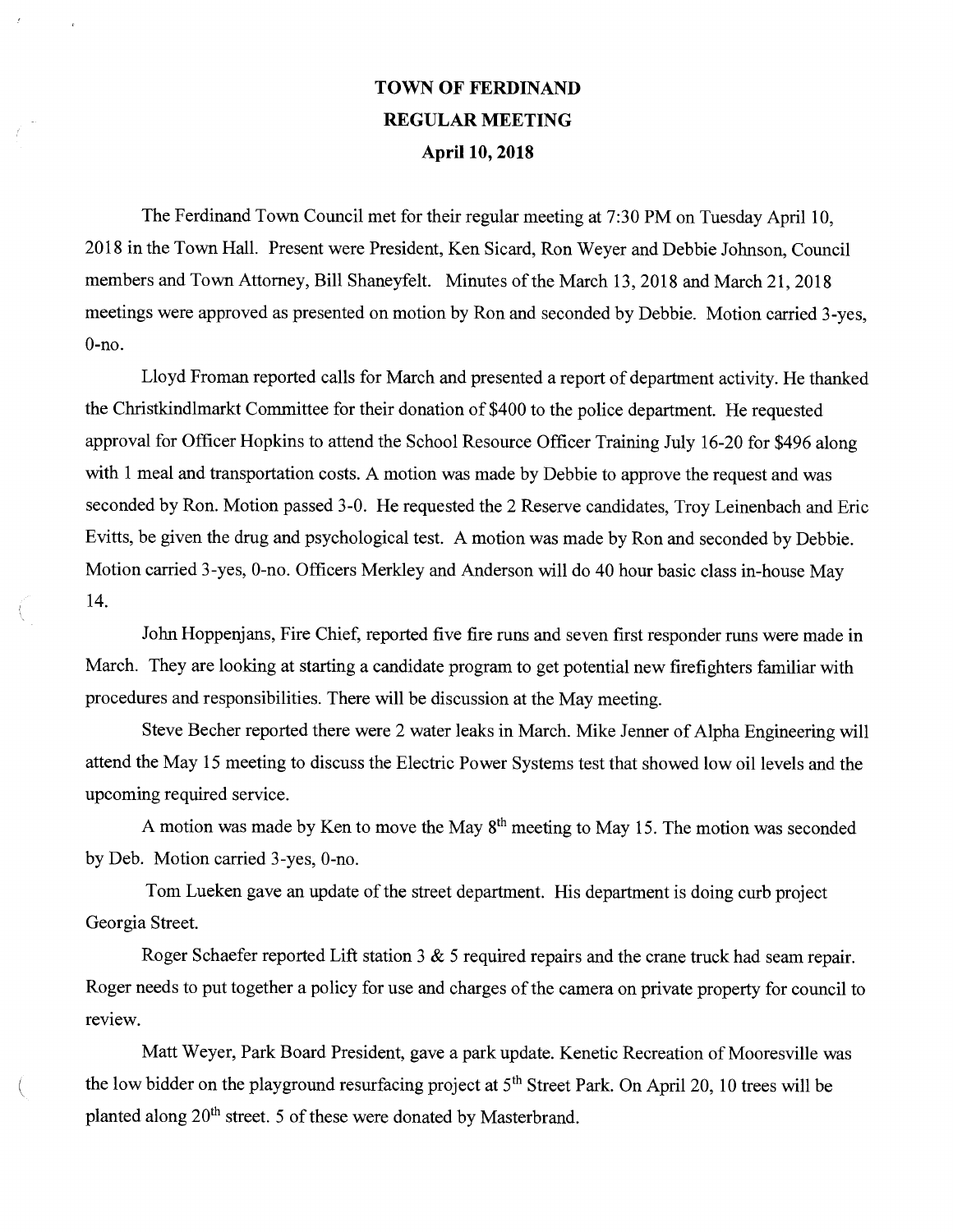Chris James gave an update of the Dubois County Leadership Academy and the Folk Fest to be held September 15th. Best Home Furnishings and Masterbrand are sponsors. He requested approval to hire two Summer Park Recreation leaders at \$9.25 per hour, Kendra Schipp as Recreation Director and Taylor Bayer as Community Program Assistant. A motion was made by Deb to approve the request, seconded by Ron. Motion carried 3-yes, 0-no.

The Armual Chamber Dinner will be held Wednesday, November 28 and Pat Koch will be the guest speaker. There was discussion whether to move the date of the Christmas tree lighting ceremony. James will check with the organizations that participate in the event.

The fire truck will be ready for a June or July delivery. The old fire truck will then be for sale.

At 8:00 a motion was made to approve the Ordinance for the Park Appropriation of \$46,000 unspent funds from the 2017 budget to the 2018 budget. A motion was made by Ron to adopt the Ordinance 2018-06, seconded by Deb. Motion carried 3-yes, 0-no.

Roger gave an update of the Phosphorus site. Graves reported the open punch list items include fence, doors, seeding and alarm. The amount of \$110,000 payable to Graves is being held until completion of all punch list items. Bed 5 had drainage problems were caused by a plastic bottle lodged inside the pipe. 250 feet of pipe will need to be replaced. Asphalt will need to be replaced as well. Knies will be doing the work.

Matt Weyer, Park Board President, gave a report on the Old Town Lake project. He walked the property line with the Sisters.

Tom Lueken gave an update of the W. 23<sup>rd</sup> St. Project Design.

 $\prime$ 

At 8:15 PM, a motion was made to end discussion of the Ordinance 2018-05, An Ordinance Amending the Schedule of Rates and Changes For Use Of And Services Rendered By the Municipal Water Utility Of The Town Of Ferdinand. The Ordinance implements a 15% water rate increase effective with the May billing.

A motion was made by Deb to approve the Ordinance 2018-05. The motion was seconded by Ron. Motion carried 3-yes, 0-no.

Schaefer and Becher gave an update of the utilities for the Sisters Project.

Chris James gave an update of the Rickelman fence planning and construction.

Tom Lueken requested the purchase and installation of ADA compliant doors for the Senior Citizens Center at a cost of \$11,210 from the low bidder, Thomas Glass from Tell City. Deb made a motion to approve the request, seconded by Ron. Motion carried 3-yes, 0-no. Tom is to prepare a summary of the Town Hall Building repairs needed and will present at the next meeting.